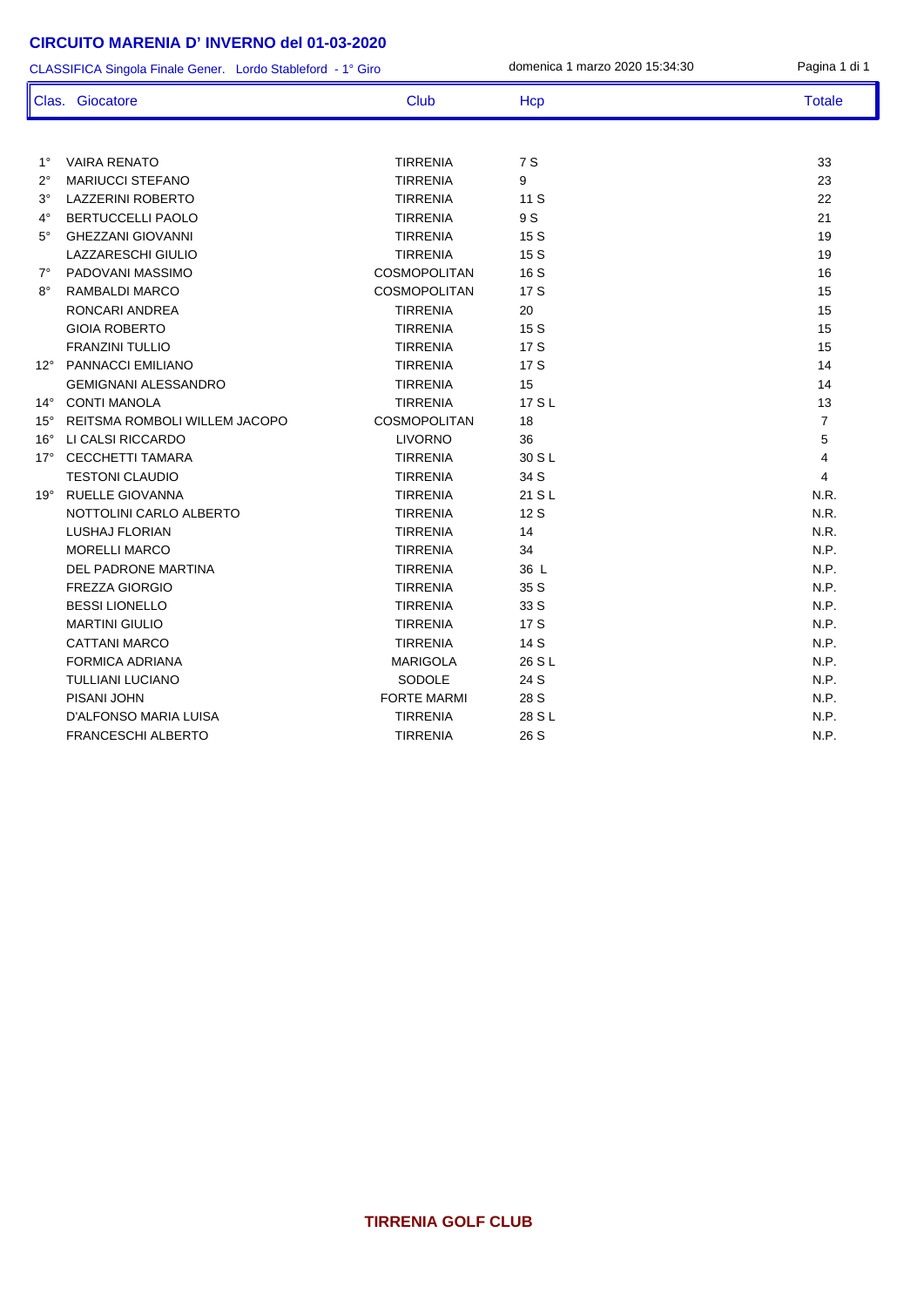## **CIRCUITO MARENIA D' INVERNO del 01-03-2020**

CLASSIFICA Singola Finale Gener. 1° Categoria Netto Stableford - 1° Giro domenica 1 marzo 2020 15:34:02 Pagina 1 di 1

|              | Clas. Giocatore               | <b>Club</b>         | Hcp    | <b>Totale</b> |
|--------------|-------------------------------|---------------------|--------|---------------|
|              |                               |                     |        |               |
| $1^{\circ}$  | <b>VAIRA RENATO</b>           | <b>TIRRENIA</b>     | 7 S    | 40            |
| $2^{\circ}$  | LAZZARESCHI GIULIO            | <b>TIRRENIA</b>     | 15S    | 34            |
| $3^\circ$    | <b>LAZZERINI ROBERTO</b>      | <b>TIRRENIA</b>     | 11S    | 33            |
|              | <b>GHEZZANI GIOVANNI</b>      | <b>TIRRENIA</b>     | 15S    | 33            |
| $5^\circ$    | PADOVANI MASSIMO              | <b>COSMOPOLITAN</b> | 16S    | 31            |
|              | <b>MARIUCCI STEFANO</b>       | <b>TIRRENIA</b>     | 9      | 31            |
| $7^\circ$    | RAMBALDI MARCO                | <b>COSMOPOLITAN</b> | 17S    | 30            |
|              | <b>CONTI MANOLA</b>           | <b>TIRRENIA</b>     | 17 S L | 30            |
|              | <b>GIOIA ROBERTO</b>          | <b>TIRRENIA</b>     | 15S    | 30            |
|              | <b>FRANZINI TULLIO</b>        | <b>TIRRENIA</b>     | 17S    | 30            |
| $11^{\circ}$ | <b>BERTUCCELLI PAOLO</b>      | <b>TIRRENIA</b>     | 9 S    | 29            |
| $12^{\circ}$ | <b>PANNACCI EMILIANO</b>      | <b>TIRRENIA</b>     | 17S    | 28            |
| $13^\circ$   | <b>GEMIGNANI ALESSANDRO</b>   | <b>TIRRENIA</b>     | 15     | 26            |
| $14^{\circ}$ | REITSMA ROMBOLI WILLEM JACOPO | <b>COSMOPOLITAN</b> | 18     | 18            |
| $15^\circ$   | NOTTOLINI CARLO ALBERTO       | <b>TIRRENIA</b>     | 12S    | N.R.          |
|              | LUSHAJ FLORIAN                | <b>TIRRENIA</b>     | 14     | N.R.          |
|              | <b>MARTINI GIULIO</b>         | <b>TIRRENIA</b>     | 17S    | N.P.          |
|              | <b>CATTANI MARCO</b>          | <b>TIRRENIA</b>     | 14 S   | N.P.          |